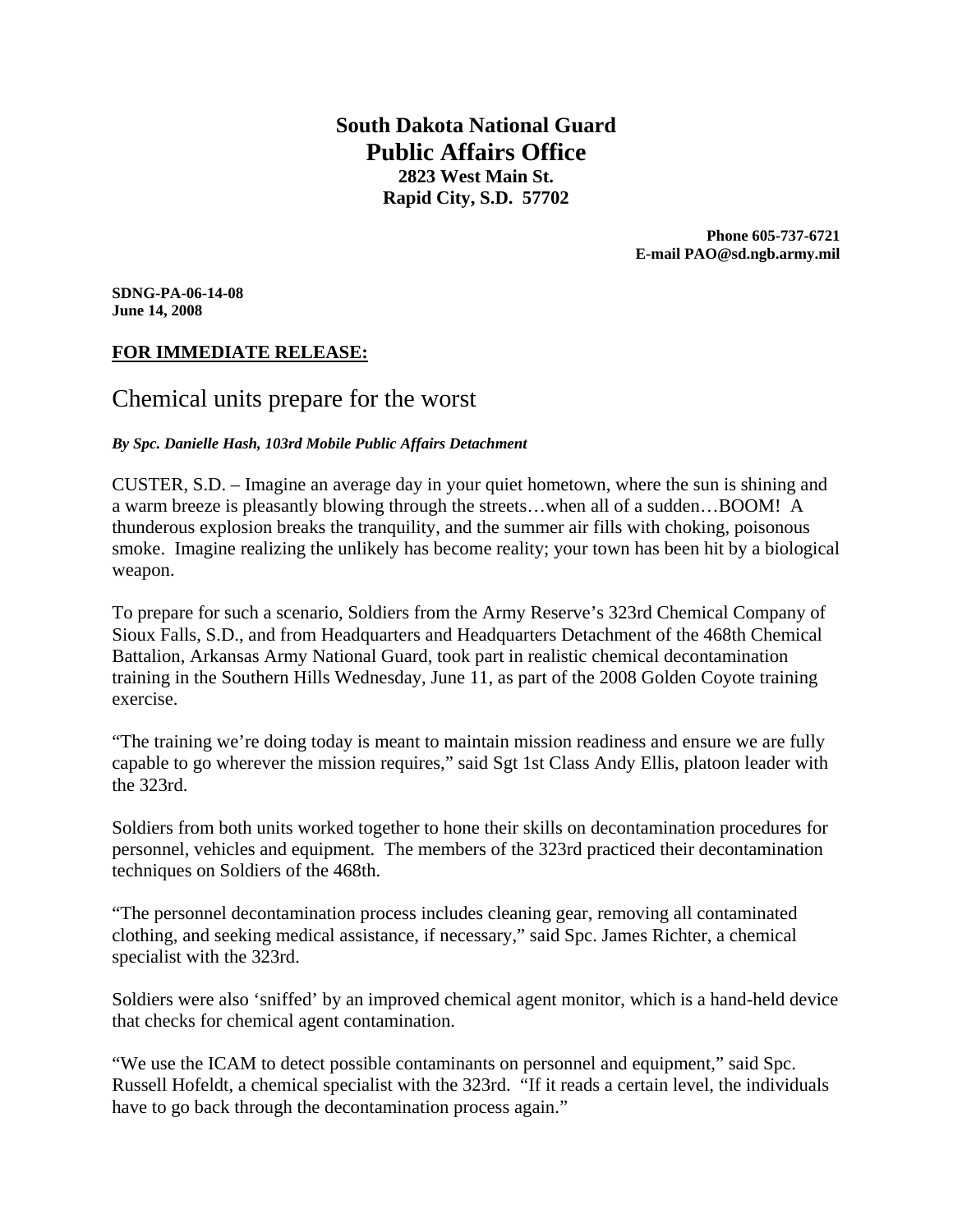Ellis said the training provided at this year's annual training exercise was vital in meeting the demands of the unit's unique dual mission.

"As a unit, we have two missions: the 'green mission,' which is military specific, and the 'white mission,' which supports civilian emergency authorities," said Ellis.

These 'white missions' can occur anywhere in the country, so it is necessary for members of the 323rd to constantly train to remain proficient in their skills, Ellis said.

Imagining biological devastation in your own back yard, or wherever your loved ones may be serving, emphasizes the importance of having highly-trained professionals such as the 323rd and the 468th ready to deploy.

-30-

### **High resolution photos will be available at the following Web site:**

**LINK:** https://sdguard.ngb.army.mil/sites/GC2008/default.aspx

## **Photo Cut Lines:**

**080611-A-8403H-3891.JPG**: Spc. Gerad Van Essen, an Army Reserve chemical specialist of the 323rd Chemical Company, Sioux Falls, S.D., checks a humvee for possible chemical contamination as part of a simulated chemical decontamination exercise Wednesday, June 11, at Custer State Park, S.D. (Army National Guard photo by Spc. Danielle Hash) (RELEASED)

**080611-A-8403H-3876.JPG**: Spc. Russell Hofeldt, an Army Reserve chemical specialist of the 323rd Chemical Company, Sioux Falls, S.D., scrubs down a humvee to remove chemical contaminants as part of a simulated chemical decontamination exercise Wednesday, June 11, at Custer State Park, S.D. (Army National Guard photo by Spc. Danielle Hash) (RELEASED)

**080611-A-8311R-050.JPG**: Capt. Charles Fort, commander of Headquarters and Headquarters Detachment, 468th Chemical Battalion, Arkansas Army National Guard, receives instruction on the proper way to remove chemical protective gear during a simulated chemical decontamination exercise Wednesday, June 11, at Custer State Park S.D. (Army Reserve photo by Pfc. Phil Regina) (RELEASED)

**080611-A-8311R-048.JPG**: Sgt. Paul Siemonsma, an Army Reserve chemical specialist of the 323rd Chemical Company, Sioux Falls, S.D., instructs Capt. Charles Fort, commander of Headquarters and Headquarters Detachment, 468th Chemical Battalion, Arkansas Army National Guard, on the proper method to decontaminate face and hands during a simulated chemical decontamination exercise Wednesday, June 11, at Custer State Park, S.D. (Army Reserve photo by Pfc. Phil Regina) (RELEASED)